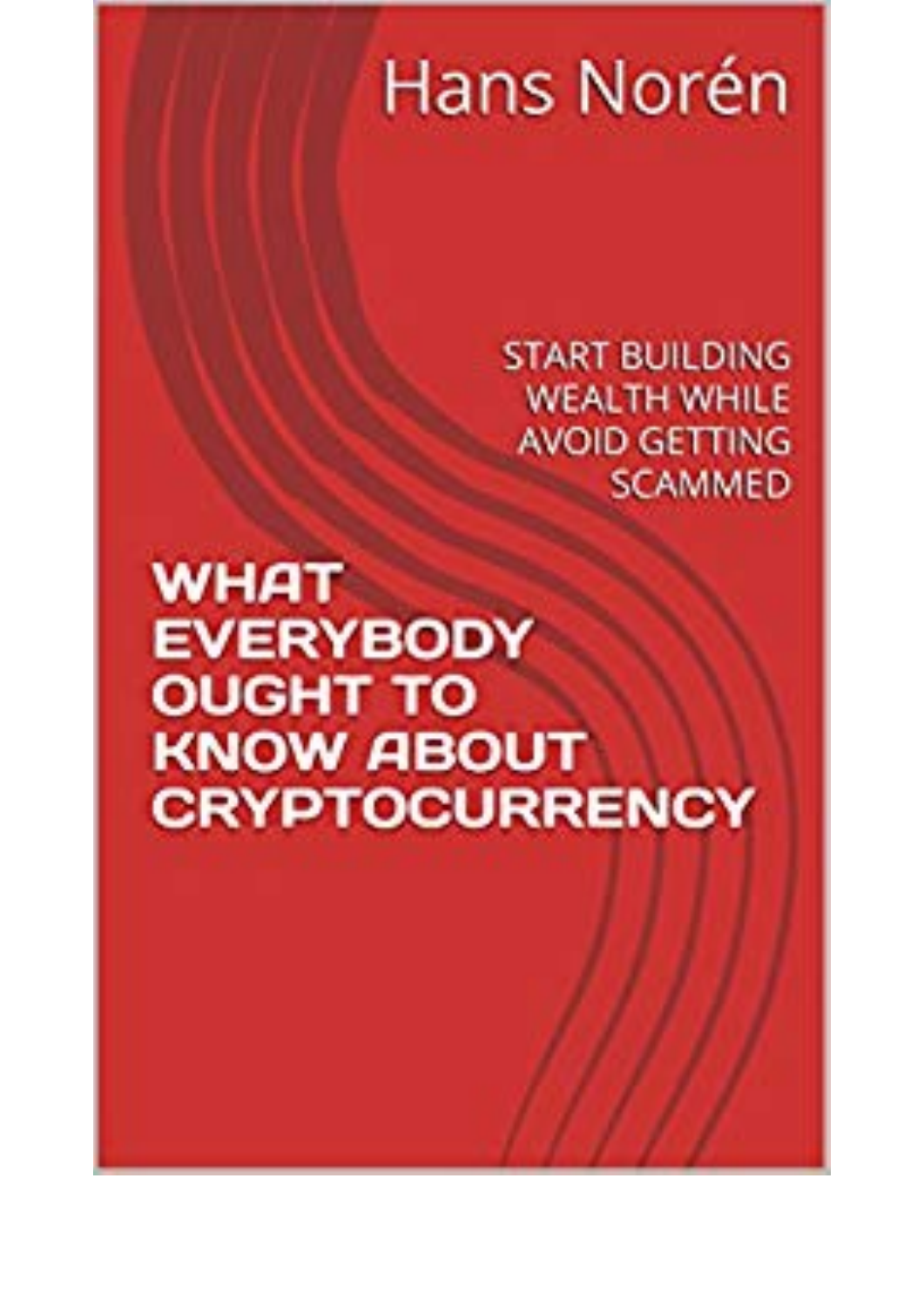*Hans Noren*

## **WHAT EVERYBODY OUGHT TO KNOW ABOUT CRYPTOCURRENCY: START BUILDING WEALTH WHILE AVOID GETTING SCAMMED**

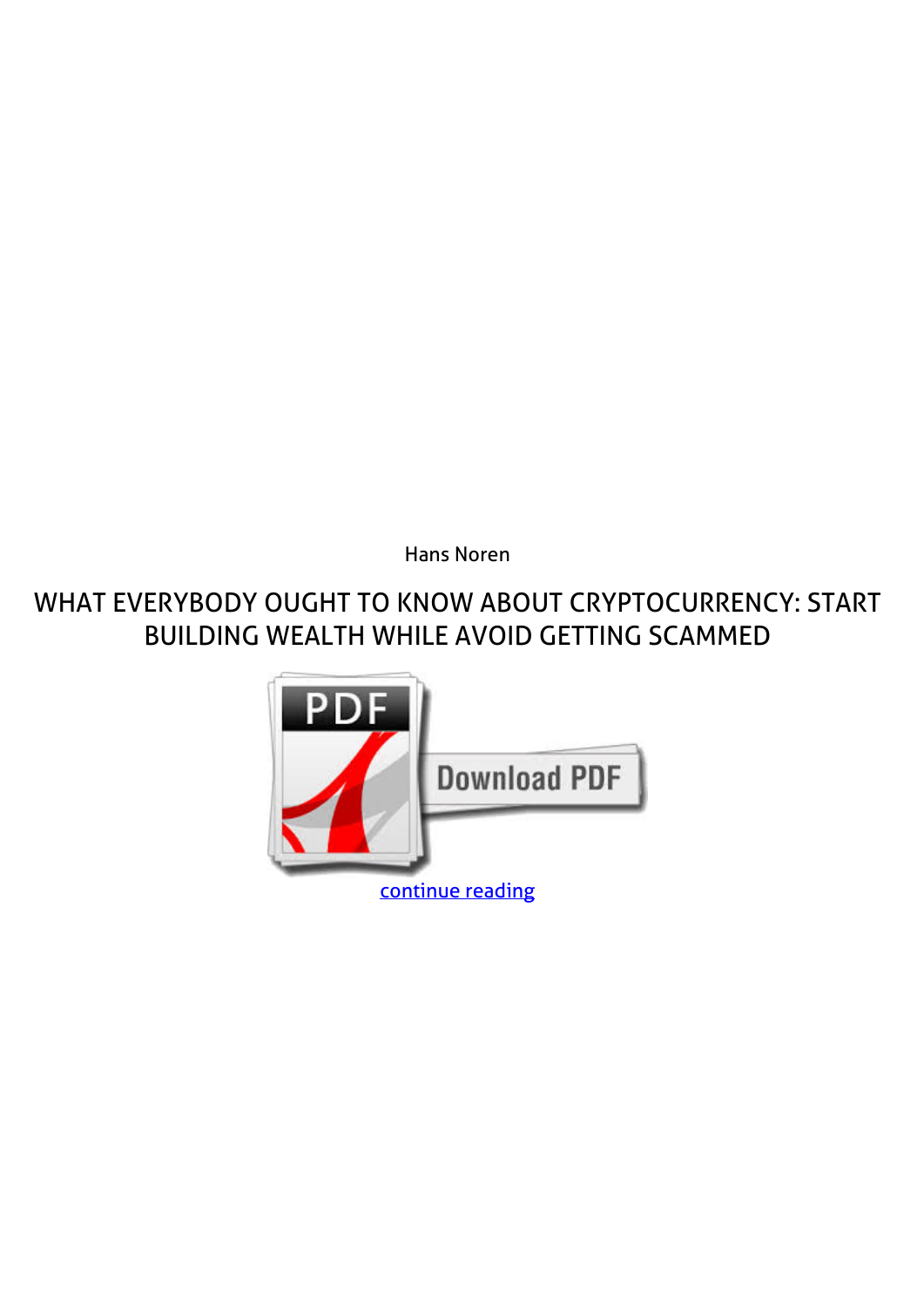AFRAID OF LOSING PROFITS ON BITCOIN?PREPARED TO FIGURE OUT HOW TO SUCCESSFULLY INVEST IN CRYPTOCURRENCY?Where you can keep yourself well-informed further•But most people will not make a profit.Witch exchanges you should open up accounts in•T BE SCAMMED BY THE MOST RECENT ICO SCHEMEIn this publication become familiar with:•DON'Why Bitcoin might crash•A couple of things you need to know immediately when you consider buying an ICO•Cryptocurrency is a bigger expenditure opportunity today than Internet shares where 20 years ago.This eBook is your starting place to actual success.Where to trade tokensJOIN THE ELITE BAND OF INVESTORS THAT MAKES MONEY FROM CRYPTOCURRENCIESSCROLL TO THE TOP OF THE PAGE AND CLICK BUY Right now.



[continue reading](http://bit.ly/2Tge8Fv)